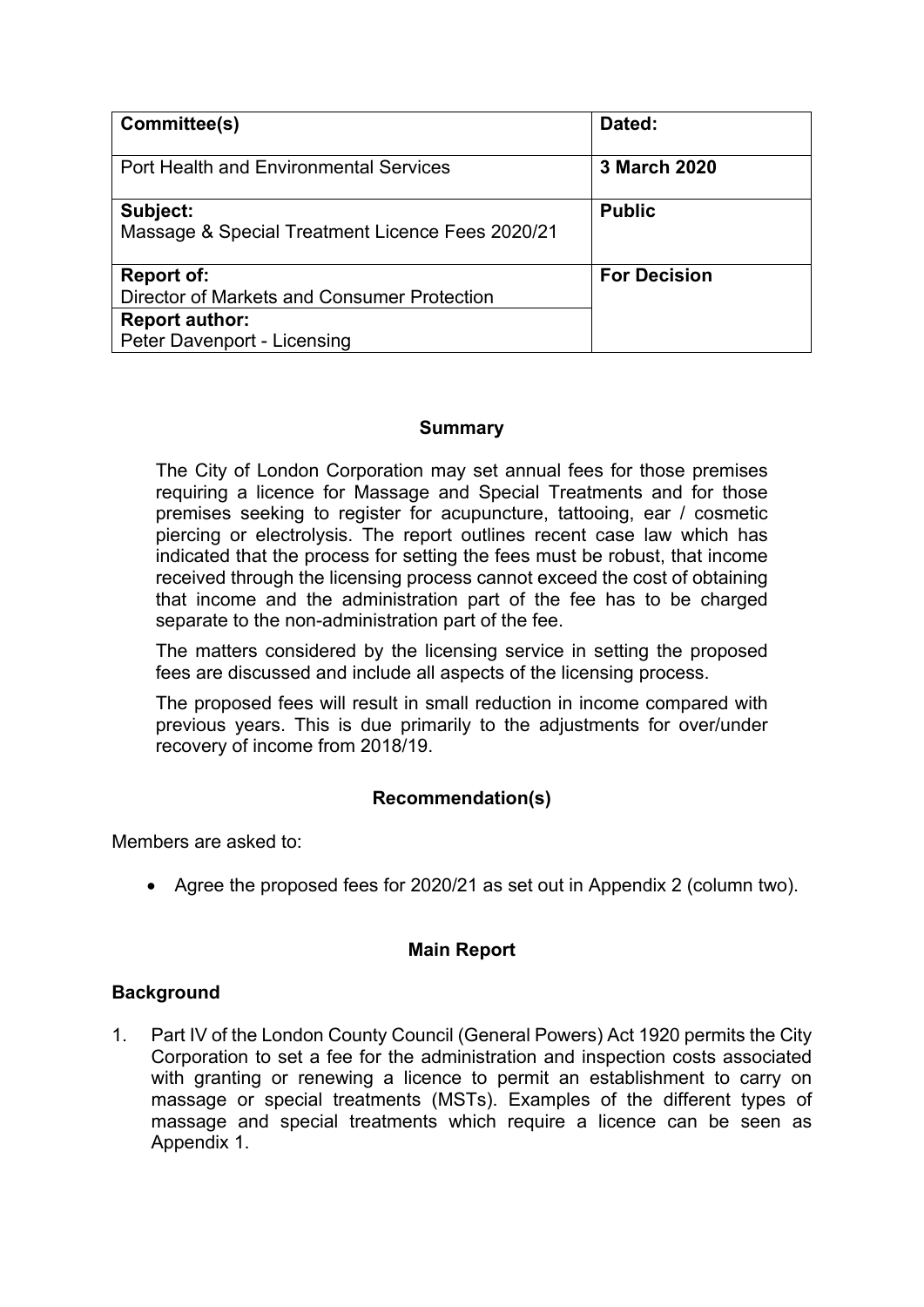- 2. Part V of the Greater London Council (General Powers) Act 1981 permits the City Corporation to set a fee for the administration and inspection costs associated with registering an individual or premises for the practice of acupuncture or the business of tattooing or cosmetic piercing.
- 3. Part VIII of the Local Government (Miscellaneous Provisions) Act 1982 permits the City Corporation to set a reasonable fee for registering a premises under this Act associated with the practice of electrolysis.
- 4. Licences are valid for twelve months from the date of grant unless revoked. The licence fee is due for payment at the time of application or prior to renewal.
- 5. Registrations are valid indefinitely unless suspended or cancelled by an order of court for a contravention of an applicable byelaw.
- 6. A High Court case held on 16 May 2012 (*R (Hemming and Others) v Westminster City Council*) concluded that the amount of the fee is required to be determined every year and further that a local authority was precluded from making a profit from the licensing regime. A full account of the fee income and expenditure would therefore need to be considered to ensure a surplus is not being made.
- 7. Successive appeals/decisions in the Court of Appeal, The Supreme Court and the European Court of Justice decided that the fee can include administrative costs involved, the costs of vetting the applicants (in the case of applications for a licence) and the costs of investigating/enforcing the licensing scheme including costs involved in enforcement against those premises that are not licensed.

## **Calculation of Fees for 2020/21**

- 8. In order to avoid possible complications arising from non-compliance with the Hemming decision, the licensing service has carried out an in-depth examination of the processes that are undertaken in order to administer the licence application/renewal and the costs of investigating compliance with any licence conditions.
- 9. In determining the proposed fee structure for MST premises the following factors have been taken into account:
	- Officer time spent on processing applications including site inspections and the issue of any licence
	- Officer time spent on the development and maintenance of processes and guidance notes
	- Training of staff as necessary
	- A proportion of the service costs such as accommodation, equipment and central recharges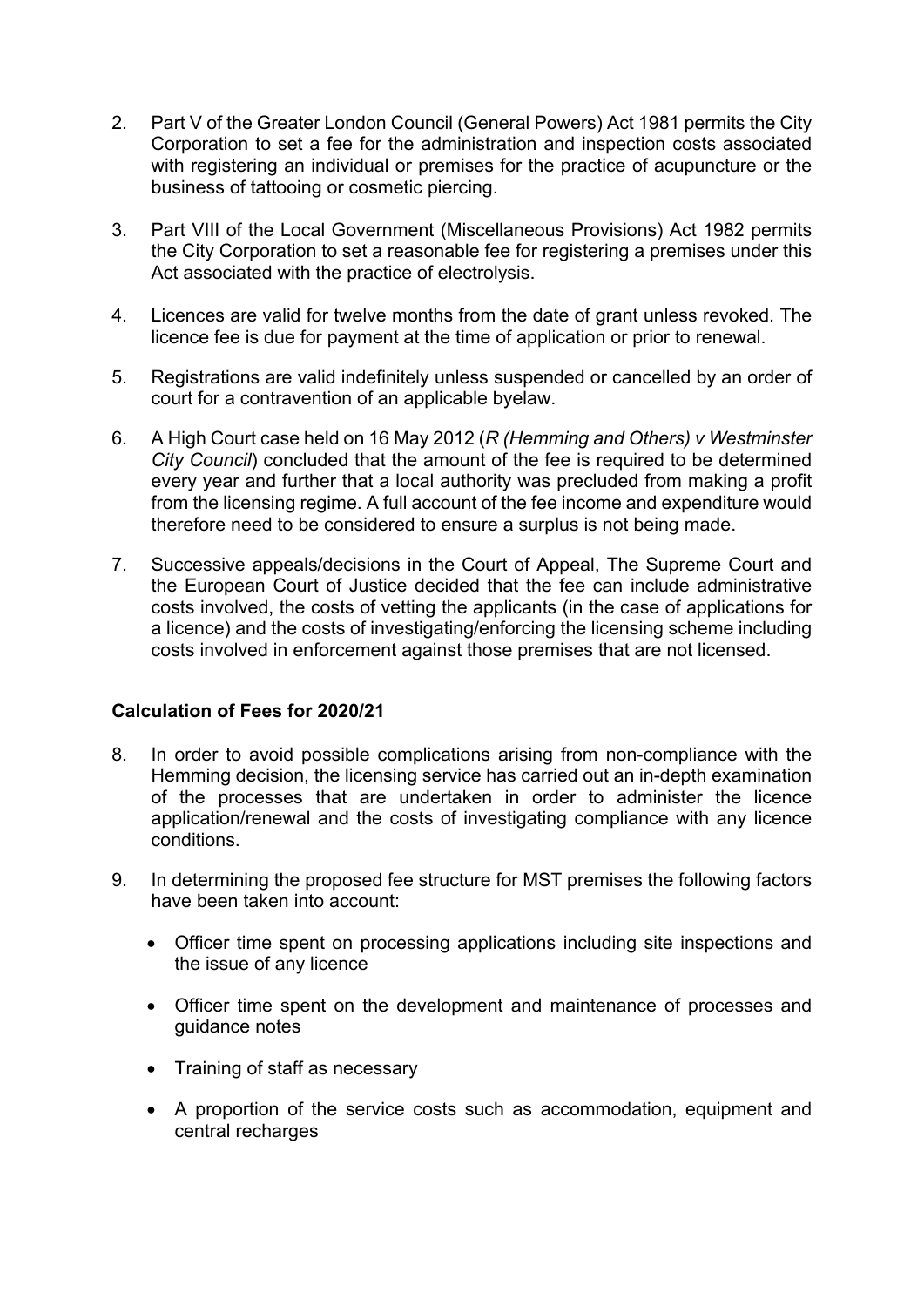- Officer time spent on inspections of licensed premises to ensure compliance with terms and conditions of any licence
- Administration cost and inspections to ascertain compliance with byelaws in relation to the registration of premises and individuals.
- 10. MST fees for 2020/21 have been calculated on the above basis for each of a number of different types of licence/registration. Two of the proposed fees have been reduced with the remainder increasing. Changes in fees are due primarily to the under or over recovery of fees (see paragraph 14). Proposed fees can be seen as Appendix 2. All proposed fees are the total fees and include an element for the administrative element of issuing a licence and an element for inspection and compliance with legislation.
- 11. The forecast number of applications for each type of licence/registration for 2020/21 can be seen in the table below along with the number of licences/registrations that were actually granted during 2019/20.

|                                                               | 2019/20        | 2019/20 | 2020/21        |
|---------------------------------------------------------------|----------------|---------|----------------|
|                                                               | Forecast       | Actual  | Forecast       |
| New MSTs with lasers                                          | 4              | 4       | 4              |
| Renewal of MSTs with lasers                                   | 18             | 13      | 13             |
| <b>New MSTs</b>                                               | 8              | 7       | $\overline{7}$ |
| <b>Renewal of MSTs</b>                                        | 56             | 67      | 65             |
| <b>Premises Registration (without)</b><br><b>MST</b> licence) | $\overline{2}$ | 5       | $\overline{2}$ |
| Premises Registration (with an<br><b>MST</b> licence)         | $\overline{2}$ | 2       | 2              |
| Additional registration(s)                                    | 0              | n       | ∩              |
| <b>Individual Registration</b>                                | 12             | 19      | 15             |

## **Proposals/Options**

- 12. If fees are set lower than those recommended the result will be a deficit for 2020/21 as costs of administering the licence will not be fully met from income received.
- 13. Fees set higher than those recommended will result in a surplus i.e. an income which exceeds the cost of providing the service.
- 14. Any such under or over recovery of costs from 2020/21 will be calculated after the end of that financial year and will be carried forward to be taken into consideration in setting fees for 2022/23. The surplus or deficit on each fee type